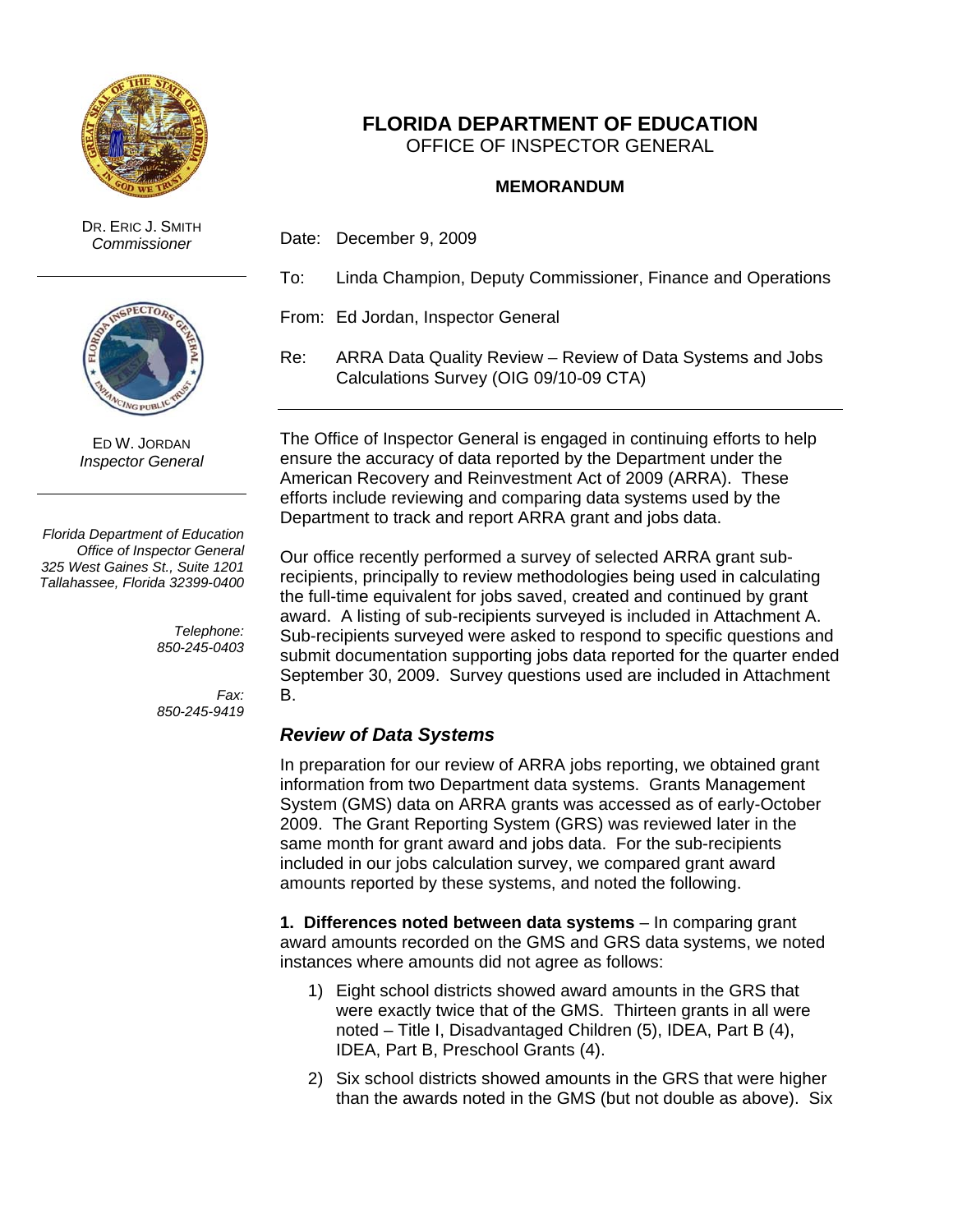grants in all were noted and each related to Title I, Disadvantaged Children.

3) Six school districts showed amounts in the GMS that were not shown in the GRS. Six grants in all were noted – Title I, Disadvantaged Children (2), Title 1 – School Choice (2), and Title 1 – School Improvement (2).

Note: Revisions to database systems may have occurred to correct some of the issues noted. Details are included in Attachment C for a sample of sub-recipients.

**Recommendation 1** – Grants management staff should determine why these differences occurred and make corrections as appropriate.

**2. Questionable entries noted in reported jobs data** – Our review of jobs reported in the GRS by a sample of sub-recipients found several questionable entries as follows:

- 1) *Brevard County District School Board* Education Stabilization Fund K-12 (\$23,390,869) saved 455 FTEs, but saved head count is entered as zero. Similarly, two Government Services Fund awards saved FTEs, but the saved head counts were shown as zero.
- 2) *Franklin County District School Board* IDEA, Part B (\$153,130) saved and created FTEs, but the head counts were shown as zero.
- 3) *H. Lee Moffit Cancer Center* Government Stabilization Fund saved 18 FTEs, but saved head count is entered as zero.
- 4) *Hillsborough County District School Board* Saved head count for Education Stabilization Fund is nine times the number of FTEs saved. Saved head count for Government Services Fund is eight times the number of FTEs saved.
- 5) *Marion County District School Board* IDEA, Part B (\$10,039,225) created 82 FTEs, but the saved head count is a smaller figure (66).
- 6) *St. Lucie County District School Board* IDEA, Part B, Preschool Grants (\$293,778) created less than one FTE, but the created head count is 28.

 recipients on reporting of jobs data. **Recommendation 2** – Grants management staff should evaluate the questionable entries reported above and facilitate corrections in future ARRA quarterly reports, as appropriate, in coordination with sub-recipients. In addition, further review of jobs data reported by other sub-recipients not included in our sample should be performed. Department management should consider providing additional guidance to sub-

**3. Instances where zero jobs resulted from grant awards** – Numerous instances were noted where zero jobs were saved, created, or continued. Most instances were related to the following grants: Government Stabilization (5); IDEA, Part B, Preschool Grants (5); Educational Stabilization (3); and Title 1, Part D (2).

Note: Low or zero expenditure of ARRA funds by sub-recipients may be a factor in the lack of jobs. Details are included in Attachment D for our sample of sub-recipients.

**Recommendation 3** – Grants management staff should consider an evaluation of selected sub-recipients who have expended significant funds but reported no job impacts.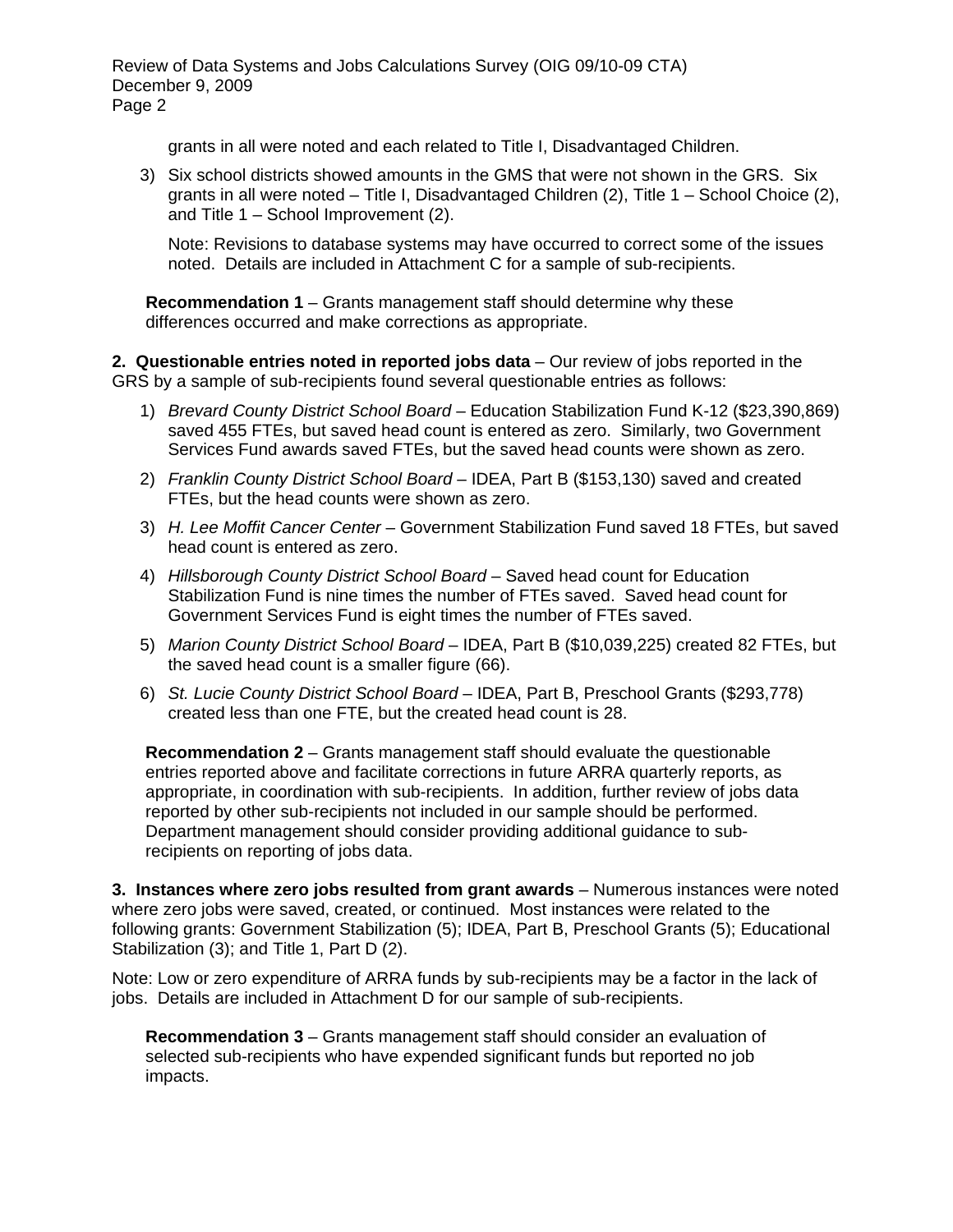# *Sub-recipient Jobs Calculations Survey*

Sub-recipients surveyed were selected on a judgmental basis. We chose 15 school districts, based primarily on the dollar value of the ARRA grants awarded, and included large, medium, and small school districts. Three state colleges also were included as well as three non-profit agencies. Grant award information on the selected sub-recipients was obtained from the GMS. We focused on awards greater than \$100,000.

### **Discussion of sub-recipient responses to survey questions**

1) *Methodology used/ authoritative sources cited* – The level of detail in the descriptions of methodology varied widely among sub-recipients surveyed. Most described that calculating the number of full time equivalent positions was based on the number of hours the employee worked divided by the standard number of hours for the type of position. One large school district indicated that if teachers work more than their normal contracted hours, the FTE was computed as greater than one for those individuals (addon work). Several respondents indicated that if employees spent a fraction of their time on ARRA work, the FTE reported is prorated to match the actual time worked. Staff with state colleges indicated they used the methodology developed for the 28 state and community colleges by the Division of Florida Colleges.

Most sub-recipients cited authoritative sources used to compute and report jobs data provided by the Department in email correspondence. Other sources included Cost Principles for Non-Profit Organizations, USED guidance, OMB guidance and standard cost accounting procedures.

 *meetings."* 2) *Support documents submitted* – Most sub-recipients submitted some type of documentation. Some submissions included complex Excel spreadsheet documents. Others sent sample support for only some of their grant awards. Some indicated that support was available upon request. Others sent scanned copies of forms used in the process (e.g., payroll distributions, cost center reports, personnel listings, etc.). Finally, some indicated that based on size of awards (number of jobs impacted) support was "not needed." One sub-recipient stated that "*There is no formal documentation to show these calculations. The decisions were the result of numerous administrative team* 

In most instances, documentation submitted was insufficient to support reported jobs figures. Of the 21 sub-recipients included in the survey, only five provided us with support that could be used to match with the Department's data systems. Others provided only example documentation at best. Of the five, we were not able to match information on jobs to that reported in the GRS.

- 3) *Support retained on file*  Most sub-recipients said they were retaining supporting documentation. Support described included listings of teacher, salaries and benefits; detailed payroll records; budget documents, excel spreadsheets, email correspondence between internal and external staff related to ARRA, etc.
- 4) *Data control checks* Most sub-recipients described control checks being employed. Examples included: clearly established processes/ responsibilities, employee certifications of effort, special project coding to better account for ARRA transactions, independent review and approval of reporting, use of discrepancy reports, correction of identified errors, etc.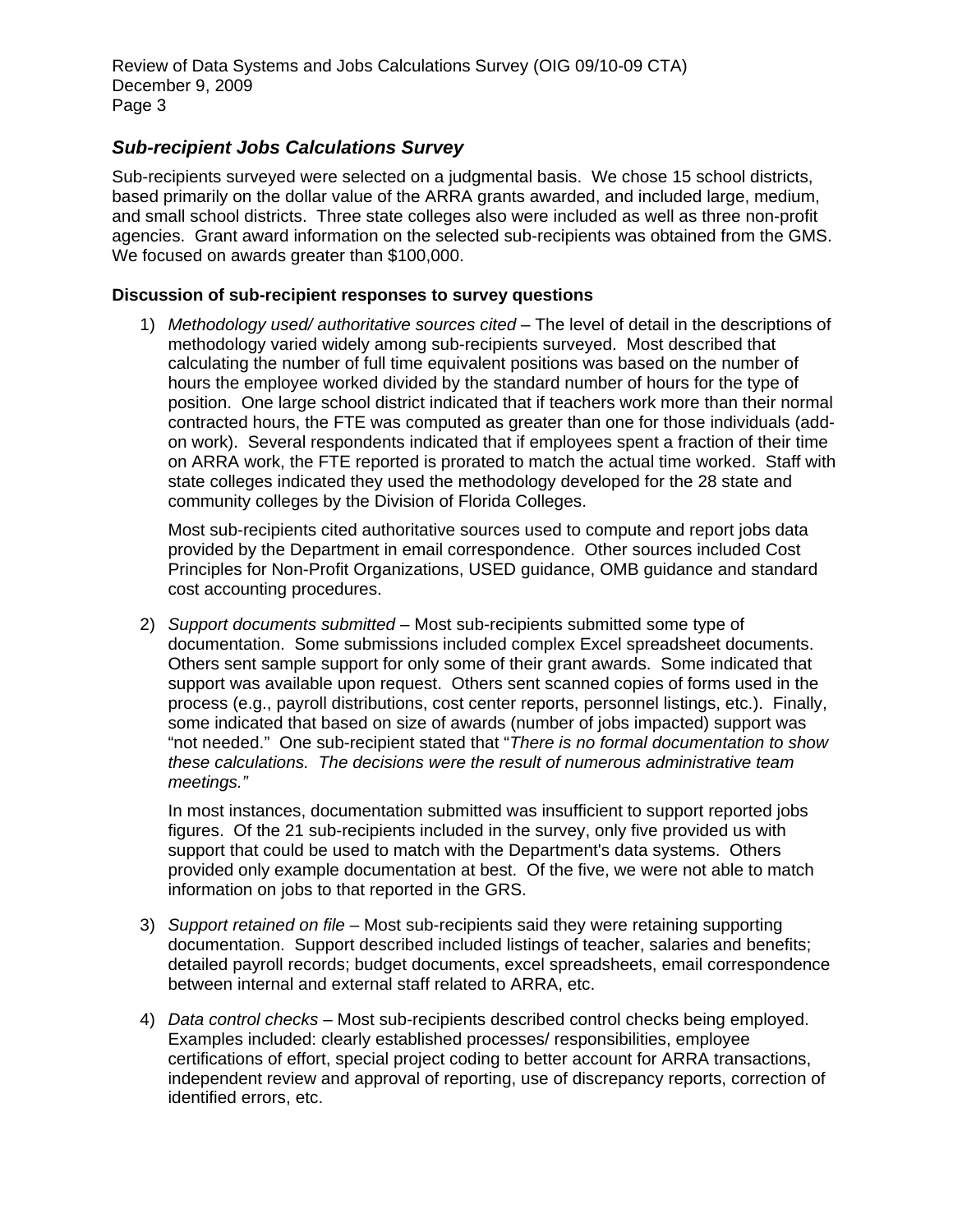5) *Guidance requested* – Most sub-recipients indicated they had sufficient understanding of the reporting process and needed no assistance. Others asked for additional technical support or welcomed guidance and suggestions to improve and streamline the process.

Example comments: request for additional information from Department staff on the mechanics of the budget amendment process; comment on conflicting guidance from Department program and fiscal staff members; need for additional guidance regarding pass-through ARRA funds to charter schools; requests for technical assistance to streamline the reporting process, etc.

Another sub-recipient suggested Department guidance come from a single source (regardless of the program involved). Finally, a comment was received requesting the Department provide sample methods and noteworthy practices used by different subrecipients. Implementation of the methods could lead to more efficient administration and reporting. Detailed sub-recipient responses to survey questions were provided to staff in the Bureau of Contracts, Grants, and Procurement Services.

**Recommendation 4** – Grants management staff should review sub-recipient responses to our survey (provided under separate copy) for insight into: a) how subrecipients are computing jobs reported; b) whether appropriate levels of support are being generated and retained; c) steps sub-recipients are taking to ensure accuracy of data; and d) whether guidance has been requested. Based on the results, additional guidance and training for sub-recipients should be provided.

## *Conclusion*

We concluded from our review that an audit trail does not currently exist either at the Department level or with sub-recipients. That is, Department and sub-recipient systems in place to report ARRA information have not been formally documented to provide an independent reviewer with a procedure for duplicating the reported data. In addition, records supporting the ARRA data reported do not appear to be readily available.

We **recommend** that grant management staff develop Department written procedures for reporting data required by ARRA, and assist sub-recipients in developing procedures especially for calculating the jobs impact of ARRA expenditures. These procedures should address the supporting documentation required.

/gw

C: Dr. Eric J. Smith Martha Asbury Jon Manalo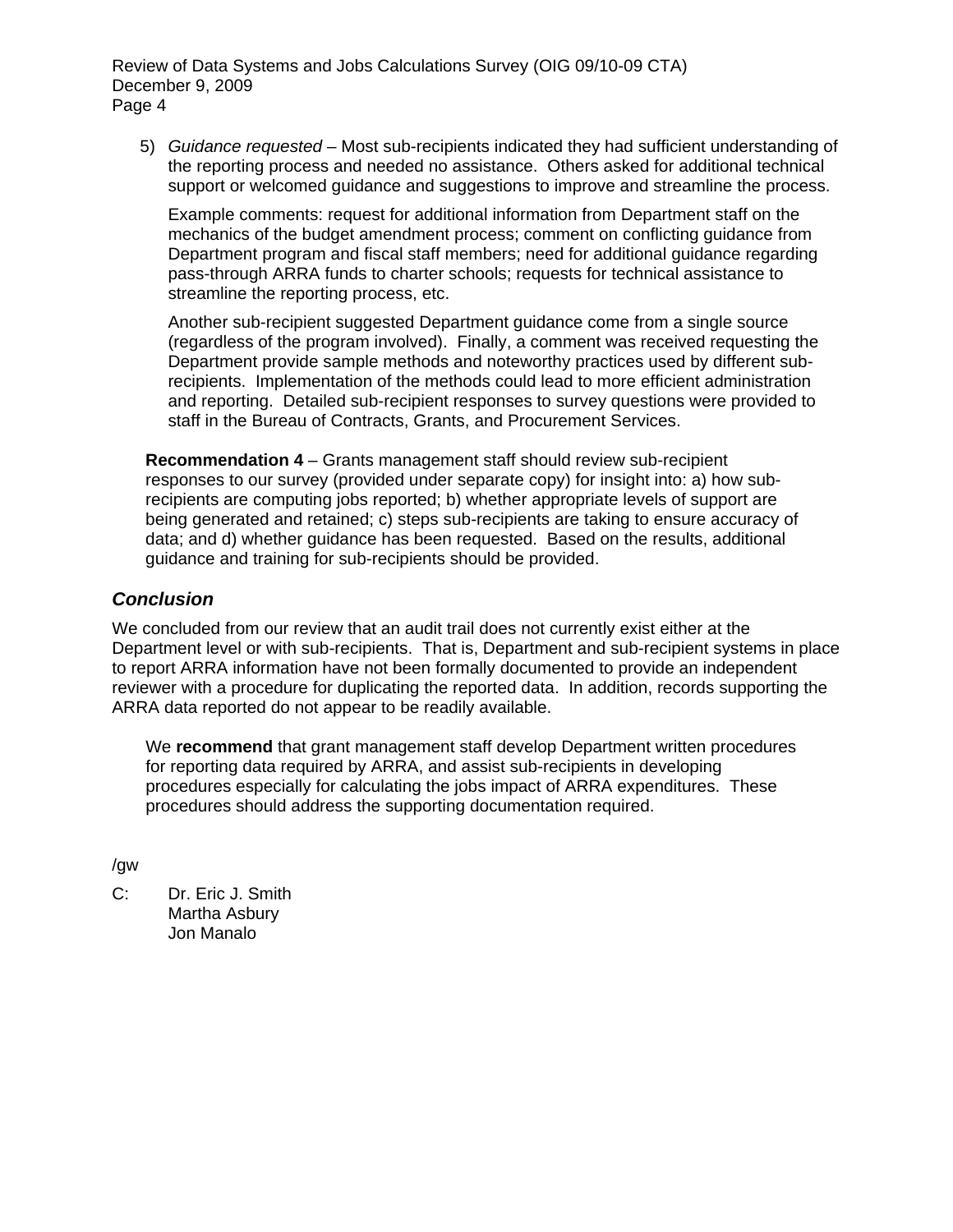# **Attachment A**

# **Sub-recipients included in the survey**

| <b>Sub-Recipient</b>            | Grant Awards per the GMS as of 10/7/2009                                                                                                                                                                                                                                                                                                                                                                           |  |  |
|---------------------------------|--------------------------------------------------------------------------------------------------------------------------------------------------------------------------------------------------------------------------------------------------------------------------------------------------------------------------------------------------------------------------------------------------------------------|--|--|
| <b>School Districts (Large)</b> |                                                                                                                                                                                                                                                                                                                                                                                                                    |  |  |
| <b>Duval County</b>             | Education Stabilization Fund K-12 (\$42,084,859)<br>Title I (\$14,729,844)<br>Government Services Fund K-12 (\$1,582,073)<br>IDEA, Part B, Preschool Grants (\$982,940)<br>IDEA, Part B (\$31,217,919)<br>Title I Part D Local Delinquent (\$376,017)                                                                                                                                                              |  |  |
| <b>Hillsborough County</b>      | Education Stabilization Fund K-12 (\$63,921,308)<br>Education Stabilization Fund-Workforce Dev (\$1,767,529)<br>Title I (\$16,997,904)<br>Government Services Fund K-12 (\$2,402,958)<br>Government Services Fund Workforce Dev (\$266,275)<br>IDEA, Part B, Preschool Grants (\$705,386)<br>IDEA, Part B (\$22,402,886)<br>Title I Part D Local Delinquent (\$1,036,919)                                          |  |  |
| Miami - Dade County             | Education Stabilization Fund K-12 (\$115,384,339)<br>Education Stabilization Fund-Workforce Dev (\$5,296,633)<br>Title I (\$48,253,054)<br>Government Services Fund K-12 (\$4,337,579)<br>Government Services Fund Workforce Dev (\$797,925)<br>IDEA, Part B, Preschool Grants (\$1,403,702)<br>IDEA, Part B (\$44,581,205)<br>Title I Part D Local Delinquent (\$780,369)<br>Title I School Choice (\$19,301,221) |  |  |
| Palm Beach County               | Education Stabilization Fund K-12 (\$58,666,602)<br>Title I (\$22,217,094)<br>Government Services Fund K-12 (\$2,205,421)<br>Government Services Fund Workforce Dev (\$1,013,003)<br>IDEA, Part B (\$20,364,139)<br>IDEA, Part B, Preschool Grants (\$641,193)<br>Title I Part D (\$563,643)<br>Title I School Improvement Initiative-Targeted (\$848,176)                                                         |  |  |
| Polk County                     | Education Stabilization Fund K-12 (\$29,994,124)<br>Education Stabilization Fund-Workforce Dev (\$599,298)<br>Title I (\$8,926,851)<br>Government Services Fund K-12 (\$1,127,552)                                                                                                                                                                                                                                 |  |  |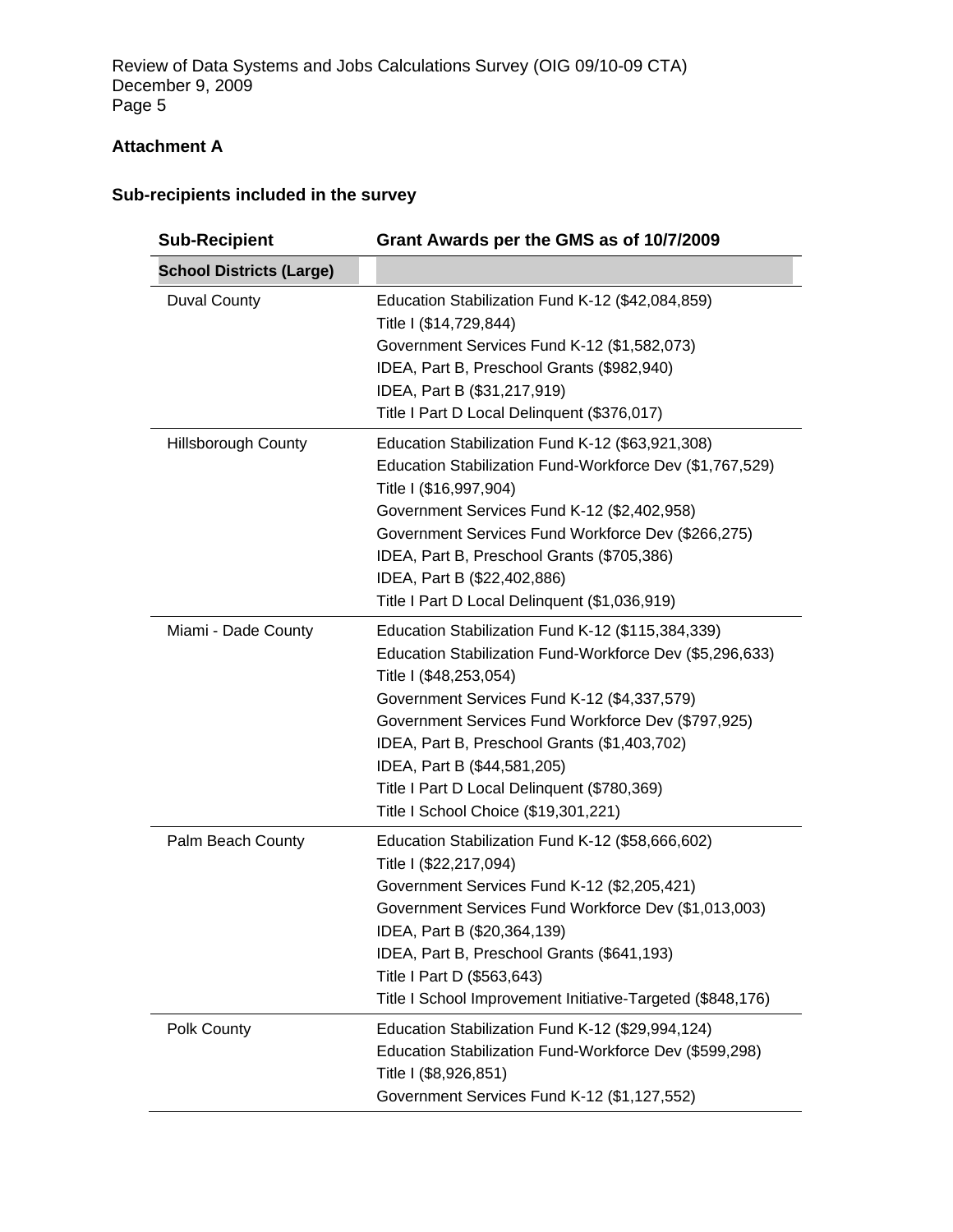| <b>Sub-Recipient</b>                                      | Grant Awards per the GMS as of 10/7/2009                                                                                                                                                                                                                                                                     |  |
|-----------------------------------------------------------|--------------------------------------------------------------------------------------------------------------------------------------------------------------------------------------------------------------------------------------------------------------------------------------------------------------|--|
| <b>School Districts (Medium)</b><br><b>Brevard County</b> | IDEA, Part B (\$22,483,149)<br>IDEA, Part B, Preschool Grants (\$707,914)<br>Title I Part D Local Delinquent American Recovery Act<br>(\$367,593)<br>Title I School Improvement Initiative-Targeted (\$596,174)<br>Education Stabilization Fund K-12 (\$23,390,869)                                          |  |
|                                                           | Title I (\$7,054,403)<br>Government Services Fund K-12 (\$879,320)<br>Government Services Fund Workforce Dev (\$194,963)<br>IDEA, Part B (\$16,856,251)<br>IDEA, Part B, Preschool Grants (\$530,742)<br>Title I Part D (\$195,284)                                                                          |  |
| <b>Collier County</b>                                     | Education Stabilization Fund K-12 (\$14,769,894)<br>Education Stabilization Fund-Workforce Dev (\$386,334)<br>Title I (\$439,378)<br>Government Services Fund K-12 (\$555,236)<br>IDEA, Part B (\$10,017,891)<br>IDEA, Part B, Preschool Grants (\$315,427)                                                  |  |
| Lake County                                               | Education Stabilization Fund K-12 (\$13,112,180)<br>Education Stabilization Fund-Workforce Dev (\$248,397)<br>Title I (\$2,325,528)<br>Government Services Fund K-12 (\$492,919)<br>IDEA, Part B (\$4,774,339)<br>IDEA, Part B, Preschool Grants (\$150,326)                                                 |  |
| <b>Marion County</b>                                      | Education Stabilization Fund K-12 (\$13,336,974)<br>Education Stabilization Fund-Workforce Dev (\$174,596)<br>Title I (\$6,535,350)<br>Government Services Fund K-12 (\$501,369)<br>IDEA, Part B (\$10,039,225)<br>IDEA, Part B, Preschool Grants (\$316,099)<br>Title I Part D Local Delinquent (\$153,930) |  |
| St. Lucie County                                          | Education Stabilization Fund K-12 (\$13,009,437)<br>Title I (\$4,615,567)<br>Government Services Fund K-12 (\$489,057)<br>IDEA, Part B (\$9,330,317)<br>IDEA, Part B, Preschool Grants (\$293,778)<br>Title I School Choice (\$1,153,892)                                                                    |  |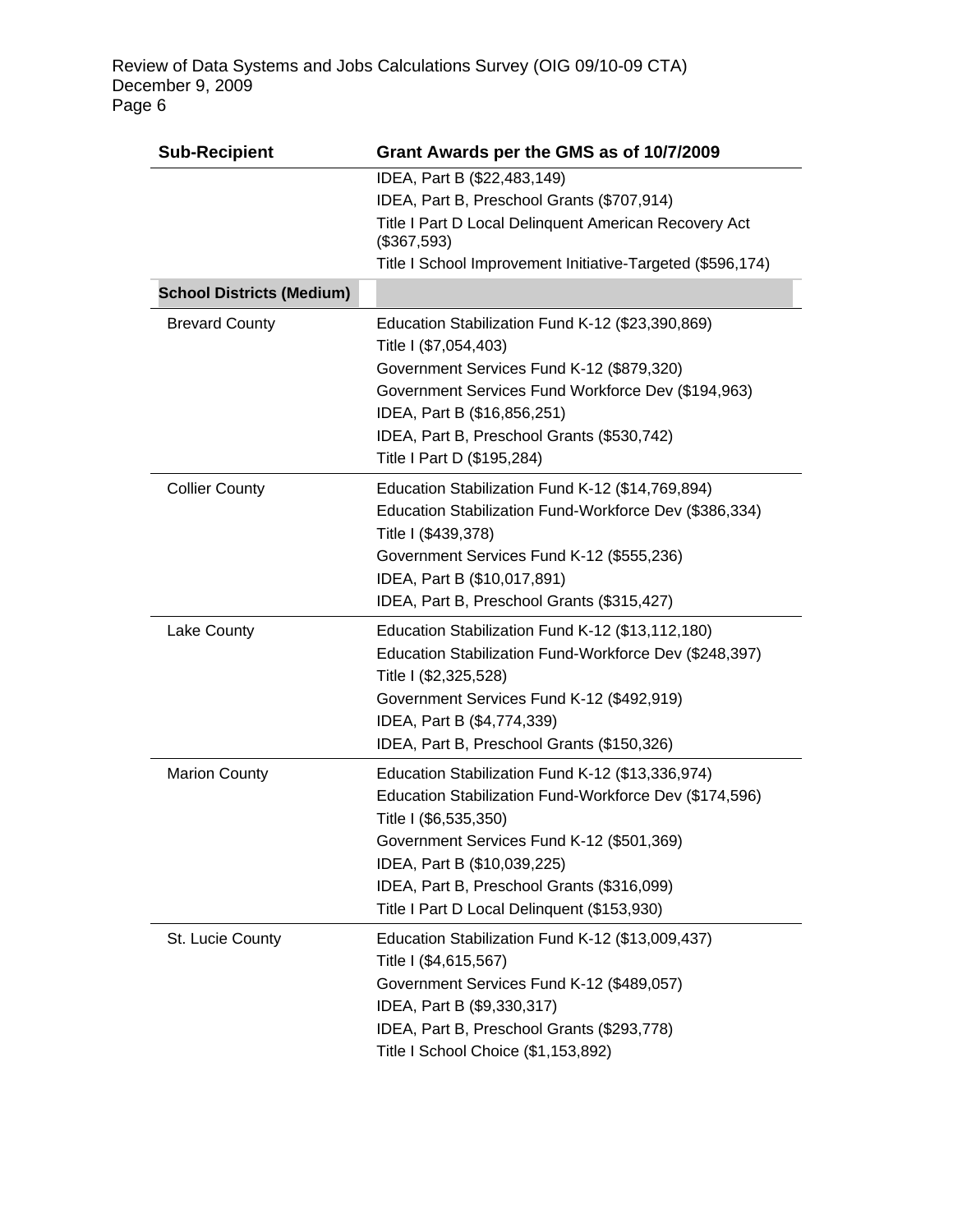| <b>Sub-Recipient</b>                                 | Grant Awards per the GMS as of 10/7/2009                                                                                                                                                                                                                                                                   |
|------------------------------------------------------|------------------------------------------------------------------------------------------------------------------------------------------------------------------------------------------------------------------------------------------------------------------------------------------------------------|
| <b>School Districts (Small)</b>                      |                                                                                                                                                                                                                                                                                                            |
| <b>Bay County</b>                                    | Education Stabilization Fund K-12 (\$8,090,198)<br>Education Stabilization Fund-Workforce Dev (\$185,192)<br>Title I (\$3,218,781)<br>Government Services Fund K-12 (\$304,130)<br>IDEA, Part B (\$5,778,159)<br>IDEA, Part B, Preschool Grants (\$181,933)<br>Title I Part D Local Delinquent (\$109,512) |
| <b>Franklin County</b>                               | Education Stabilization Fund K-12 (\$374,223)<br>Title I (\$194,329)<br>IDEA, Part B (\$153,130)                                                                                                                                                                                                           |
| <b>Glades District</b>                               | Title I (\$155,605)<br>IDEA, Part B (\$306,164)                                                                                                                                                                                                                                                            |
| <b>Liberty County</b>                                | Education Stabilization Fund K-12 (\$460,440)<br>IDEA, Part B (\$324,268)                                                                                                                                                                                                                                  |
| <b>Walton County</b>                                 | Education Stabilization Fund K-12 (\$2,112,080)<br>Title I (\$406,922)<br>IDEA, Part B (\$1,530,295)                                                                                                                                                                                                       |
| <b>State Colleges</b>                                |                                                                                                                                                                                                                                                                                                            |
| Daytona State College                                | Education Stabilization Fund-College (\$3,315,686)<br>Government Services Fund-College (\$657,639)                                                                                                                                                                                                         |
| Florida State College At<br>Jacksonville             | Education Stabilization Fund K-12 (\$460,440)<br>IDEA, Part B (\$324,268)                                                                                                                                                                                                                                  |
| <b>Polk Community College</b>                        | Education Stabilization Fund-College (\$1,266,061)<br>Government Services Fund-College (\$251,112)                                                                                                                                                                                                         |
| <b>VR Provider</b>                                   |                                                                                                                                                                                                                                                                                                            |
| Coalition for Independent<br>Living Options          | Not shown on system                                                                                                                                                                                                                                                                                        |
| <b>Not for Profit</b>                                |                                                                                                                                                                                                                                                                                                            |
| Florida Institute for Human<br>and Machine Cognition | Government Stabilization Fund (\$447,937)                                                                                                                                                                                                                                                                  |
| <b>Florida Virtual School</b>                        | Education Stabilization Fund K-12 (\$6,982,068)                                                                                                                                                                                                                                                            |
|                                                      | Government Services Fund K-12 (\$262,473)                                                                                                                                                                                                                                                                  |
| H. Lee Moffit Cancer<br>Center                       | Government Stabilization Fund-Specialty Unit (\$1,526,584)                                                                                                                                                                                                                                                 |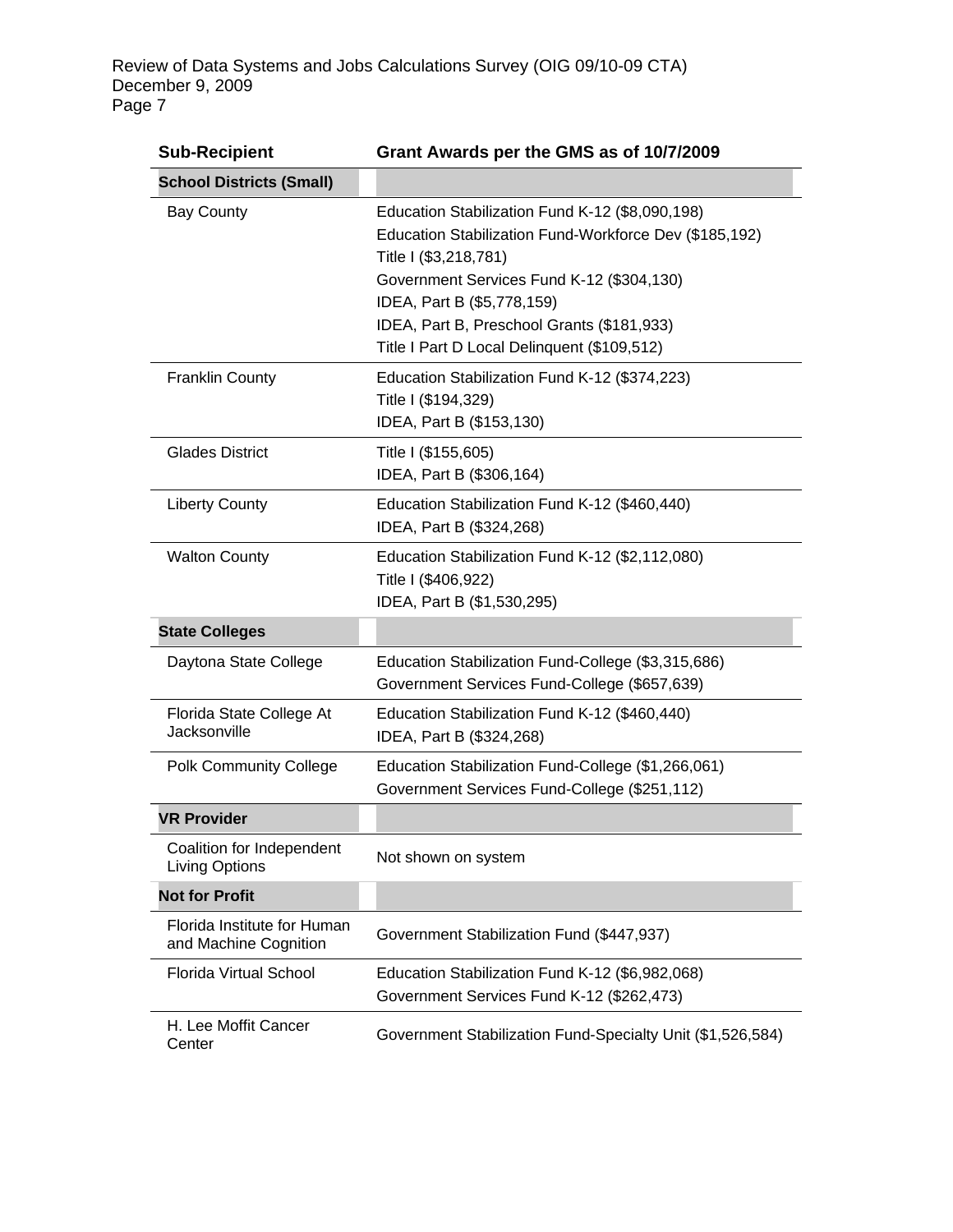## **Attachment B**

Questions and documentation request regarding sub-recipient calculation of jobs saved, created, and continued related to Section 1512 of the Recovery Act:

- 1. Please describe your methodology for calculating the number of full time equivalent positions saved/created/continued.
- 2. What authoritative source(s) did you use to develop the methodology used?
- 3. Please provide documentation to support your calculation of full time equivalent positions saved/created/continued for each ARRA grant program. Send documents to the email address [greg.white@fldoe.org.](mailto:greg.white@fldoe.org)
- 4. Are you retaining detailed documentation/ data that support such calculations? Please describe these records.
- 5. What quality control checks are applied to the data which is collected and used in the calculations? (For example, independent review, clearly established responsibilities, written procedures, tests for missing data, looking for duplicate records, analyzing values outside a designated range, etc.)
- 6. Do you have a clear understanding of the mechanics of the ARRA reporting process? If not, in what area(s) would you benefit from additional Florida DOE staff guidance?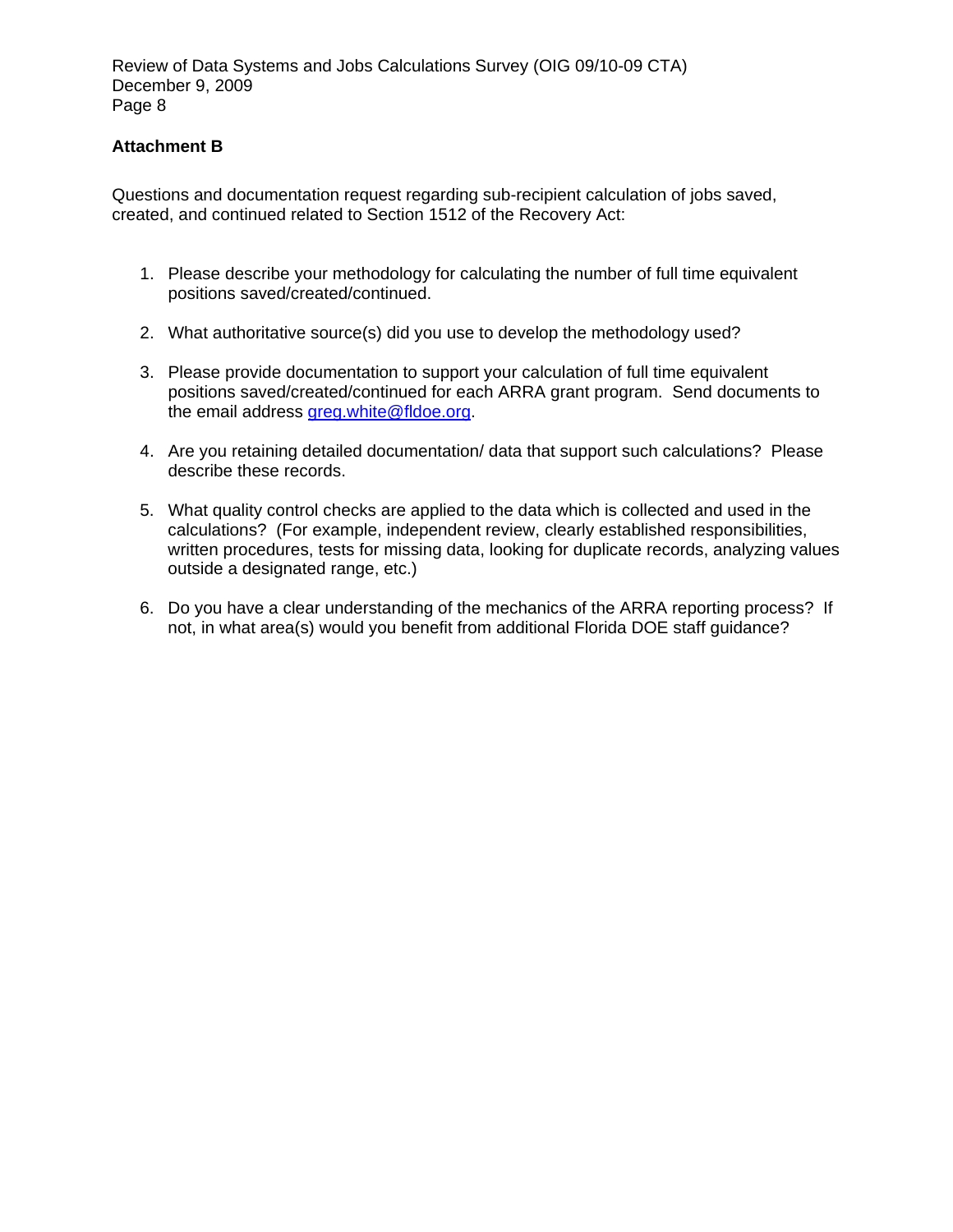## **Attachment C**

#### **Differences noted between data systems** (Detail)

In comparing grant award amounts recorded on the GMS and GRS data systems, we noted instances where amounts did not agree, as shown below. We provided this comparison to Department staff in November 2009.

Award amounts from GMS are as of October 7, 2009. GRS award amounts were obtained later in the month.

**1.** Award amounts for eight school districts in the GRS were exactly twice those shown in the GMS. Thirteen grants in all were noted – Title I, Disadvantaged Children (5), IDEA, Part B (4), and IDEA, Part B, Preschool Grants (4). See detail below.

| <b>Sub-recipients/ ARRA Grants</b>                                                              | <b>GMS</b><br>Award<br><b>Amount</b>  | <b>GRS</b><br>Award<br>Amount         |
|-------------------------------------------------------------------------------------------------|---------------------------------------|---------------------------------------|
| Dade County District School Board<br>Title I                                                    | 48,253,054                            | 96,506,108                            |
| Duval County District School Board<br>Title I<br>IDEA, Part B, Preschool Grants<br>IDEA, Part B | 14,729,844<br>1,403,702<br>44,581,205 | 29,459,688<br>2,807,404<br>89,162,410 |
| Franklin County District School Board<br>IDEA, Part B                                           | 153,130                               | 306,260                               |
| Hillsborough County District School Board<br>IDEA, Part B, Preschool Grants<br>IDEA, Part B     | 705,386<br>22,402,886                 | 1,410,772<br>44,805,772               |
| Lake County District School Board<br>Title I<br>IDEA, Part B<br>IDEA, Part B, Preschool Grants  | 2,325,528<br>4,774,339<br>150,326     | 4,651,056<br>9,548,678<br>300,652     |
| Palm Beach District School Board<br>IDEA, Part B, Preschool Grants                              | 641,193                               | 1,282,386                             |
| <b>Polk District School Board</b><br>Title I                                                    | 8,926,851                             | 17,853,702                            |
| Walton County District School Board<br>Title I                                                  | 406,922                               | 813,844                               |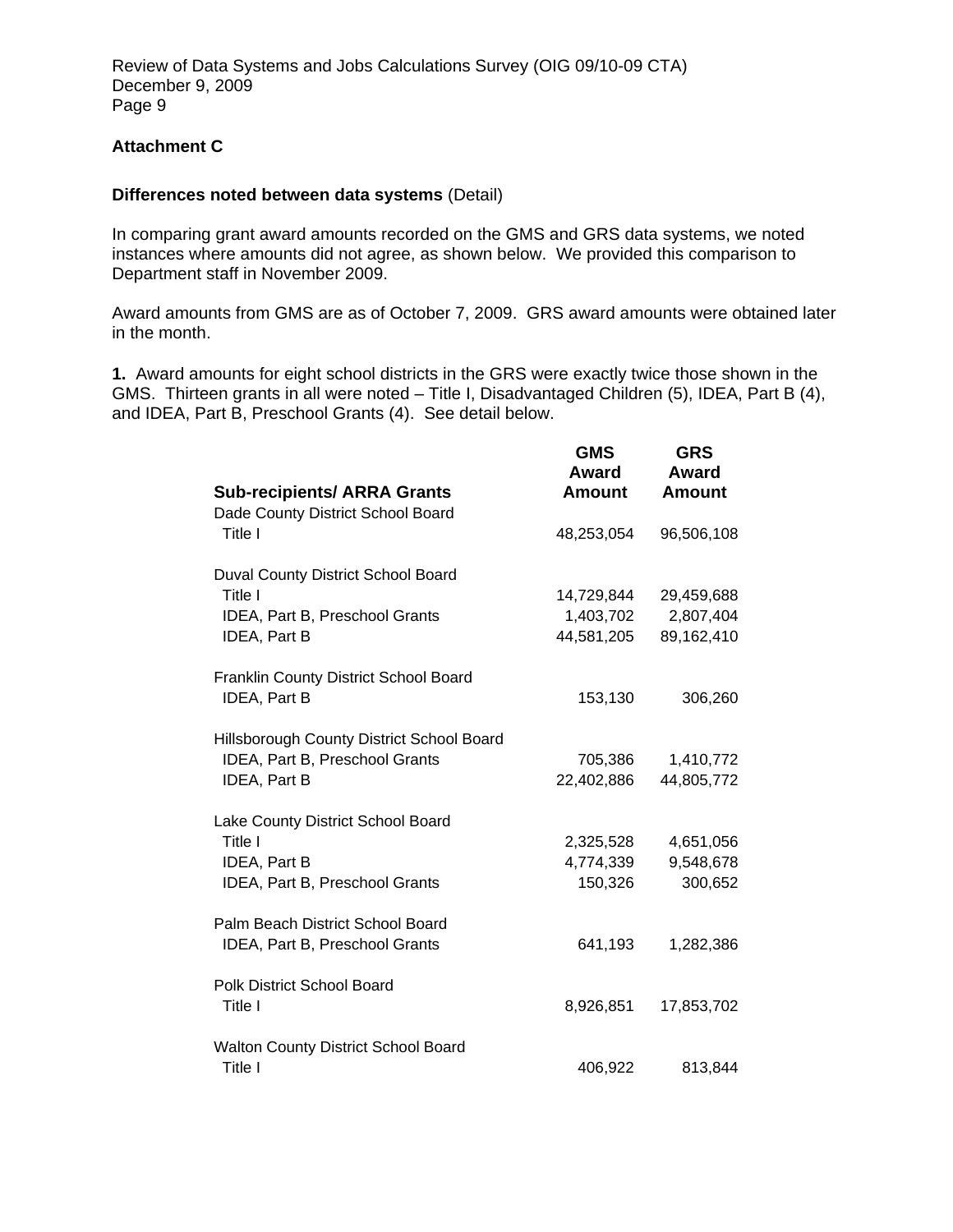**2.** Amounts in the GRS for six school districts were higher than the awards noted in the GMS (but not double as above). Six grants in all were noted and each related to Title I, Disadvantaged Children. See detail below. **GMS GRS** 

| <b>Sub-recipients/ ARRA Grants</b>                     | Award<br>Amount | Award<br>Amount       |
|--------------------------------------------------------|-----------------|-----------------------|
| <b>Bay County District School Board</b><br>Title I     | 3,218,781       | 4,023,476             |
| <b>Brevard County District School Board</b><br>Title I | 7,054,403       | 8,840,104             |
| <b>Collier County District School Board</b><br>Title I | 439,378         | 5,060,051             |
| Marion County District School Board<br>Title I         | 6,535,350       | 8,169,187             |
| Palm Beach District School Board<br>Title I            |                 | 22,217,094 27,771,368 |
| St. Lucie County District School Board<br>Title I      | 4,615,567       | 5,769,459             |

**3.** Amounts shown in the GMS for six school districts were not shown in the GRS. Six grants in all were noted – Title I, Disadvantaged Children (2), Title 1 – School Choice (2), and Title 1 – School Improvement (2). See detail below. **GMS GRS** 

| <b>Sub-recipients/ ARRA Grants</b>                                        | טועט<br>Award<br>Amount | כאט<br>Award<br>Amount         |
|---------------------------------------------------------------------------|-------------------------|--------------------------------|
| Dade County District School Board<br>Title I School Choice                | 19,301,221              | Not Shown                      |
| <b>Franklin County District School Board</b><br>Title I                   | 194,329                 | $\mathbf{H}$<br>$\blacksquare$ |
| Hillsborough County District School Board<br>Title I                      | 16,997,904              | $\mathbf{H}$<br>п              |
| Palm Beach District School Board<br>Title I School Improvement Initiative | 848,176                 | $\mathbf{H}$<br>$\mathbf{H}$   |
| Polk District School Board<br>Title I School Improvement Initiative       | 596,174                 | $\mathbf{H}$<br>$\blacksquare$ |
| St. Lucie County District School Board<br>Title I School Choice           | 1,153,892               | $\mathbf{H}$<br>Π              |